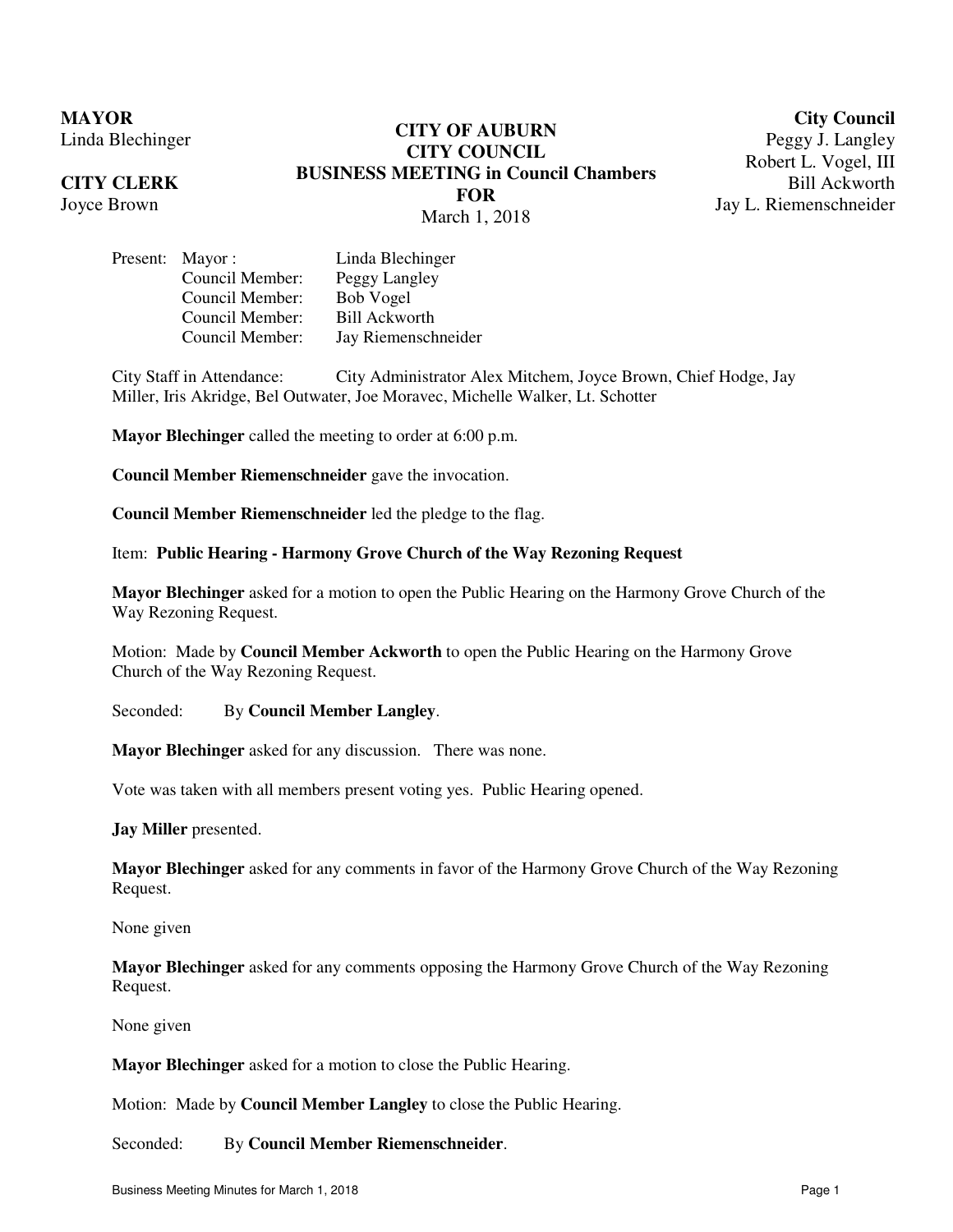## **Mayor Blechinger** asked for any discussion. There was none.

Vote was taken with all members present voting yes. Public Hearing closed.

#### **Council Reports and Announcements**

None given

#### **Staff Reports**

Copies of staff reports are located at the end of this document. **Chief Hodge** announced that the Police Department continues with its promotional process for Police Corporal. The two candidates will be finishing up with the Oral Review Board on March 2, 2018. Good luck to both candidates! Chief reported that the Auburn Police Explorers enjoyed a successful trip to Gatlinburg, TN for the "Winterfest National Competition". The Auburn Police Explorers received a median rating placing them among the top 20 of the 103 teams competing. Chief also reported that Cpl. Deutsch selected out of eight departments and was recognized as "Investigator of the Month" by the Gwinnett County Metro Drug Task Force. **Bel Outwater** reported that in February the Library had a Harry Potter Party with more than 50 kids and parents attending for the magical night of crafts, games, and trivia. Bel announced that the Spring Fling scheduled for Saturday, March 24<sup>th</sup> has been changed to an Easter Egg Hunt on Saturday, March 31st at 2:00PM at Whistlestop Park. **Iris Akridge** reported that CSX will begin Railroad tie replacement on Monday, March 5, 2018. The project is scheduled to last for approximately six weeks and will impact 80 crossings in five counties and eleven municipalities. The following roads will be impacted in Auburn: Etheridge Road, Mt. Moriah (Both Tracks), Auburn County Line Road (Both Tracks), Parks Mill Road (Both Tracks), and Carl Cedar Hill Road (Both Tracks). **Mayor Blechinger** asked Chief Hodge to check with CSX on the scheduling for these closed railroad crossings to confirm that all railroad crossings will not be closed at the same time. **Jay Miller** announced that Rocky's Pizza is officially open and has been very busy. **Alex Mitchem** reported that the Department of Corrections has completed their task at the Auburn Center per the agreement and have moved off site. The remaining items to be competed include: painting, floor sanding, fixture installation, and site work. Most of these items can be done in-house. The final components to be completed by contractors include: new window panes/storefront doors, and fire sprinkler system.

The following staff reports were given: Police Department - Chief Hodge, Library - Bel Outwater, Stormwater - Joe Moravec, Public Works - Iris Akridge, Parks & Leisure - Dan Pruehs-Absent, Community Development - Jay Miller, City Clerk - Joyce Brown, Administration- Alex Mitchem

## Item: **Citizen Comments on Agenda Items**

**Mayor Blechinger** asked for any Citizens comments for items on tonight's agenda.

None given

#### Item: **Consent Agenda**

**Mayor Blechinger** asked if any of the consent agenda items needed to be removed for further discussion.

#### None given

**Mayor Blechinger** asked for a motion to approve the Consent Agenda: February 1, 2018- Business Meeting Minutes February 15, 2018- Workshop Meeting Minutes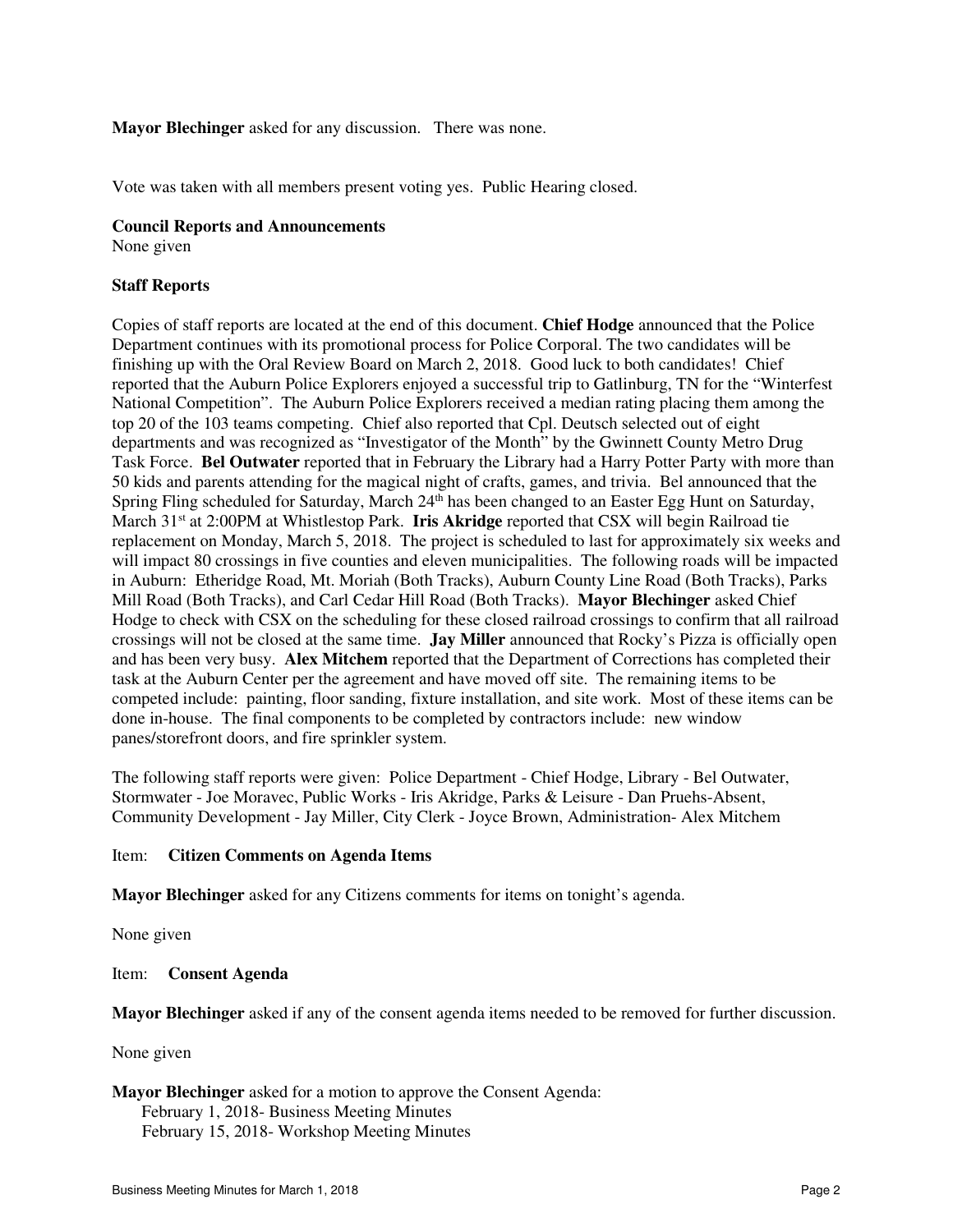Motion: Made by **Council Member Langley** to approve the Consent Agenda.

Seconded: By **Council Member Riemenschneider**.

**Mayor Blechinger** asked for any discussion. There was none.

Vote was taken with all members present voting yes.

## Item: **Harmony Grove Church of the Way Rezoning Request**

**Mayor Blechinger** asked for a motion to approve rezoning XX029 027, 1377 Harmony Grove Church Road from AG (Agricultural) to R-100 Single Family Residential conditioned on a new driveway cut to be installed to provide access to the existing home.

Motion: Made by **Council Member Riemenschneider** to approve rezoning XX029 027, 1377 Harmony Grove Church Road from AG (Agricultural) to R-100 Single Family Residential conditioned on a new driveway cut to be installed to provide access to the existing home.

## Seconded: By **Council Member Ackworth**.

**Mayor Blechinger** asked for any discussion. There was none.

Vote was taken with all members present voting yes.

## Item: **Community Development Coordinator Job Description**

**Mayor Blechinger** asked for a motion to approve the job description for the Community Development Coordinator.

Motion: Made by **Council Member Vogel** to approve the job description for the Community Development Coordinator.

Seconded: By **Council Member Langley**.

**Mayor Blechinger** asked for any discussion. There was none.

Vote was taken with all members present voting yes.

## Item: **Community Development Director**

**Mayor Blechinger** asked for a motion to appoint Jay Miller as the Community Development Director for the City of Auburn at the salary of \$51,042.05.

Motion: Made by **Council Member Vogel** to appoint Jay Miller as the Community Development Director for the City of Auburn at the salary of \$51,042.05.

#### Seconded: By **Council Member Riemenschneider**.

**Mayor Blechinger** asked for any discussion. There was none.

Vote was taken with all members present voting yes.

**Mayor Blechinger** swore in Jay Miller as the Community Development Director for the City of Auburn as of March 1, 2018.